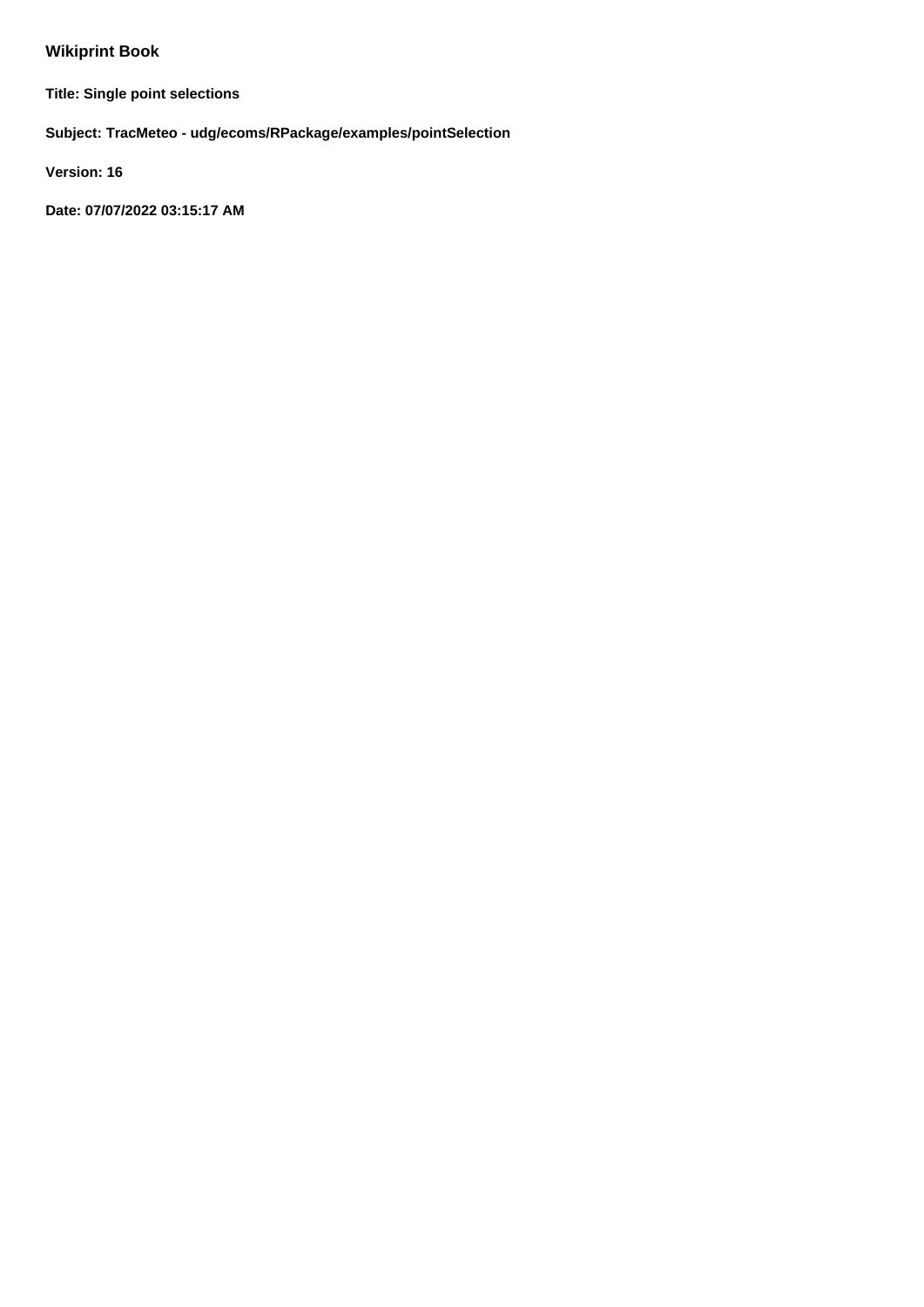### **Table of Contents**

**Single point selections 3**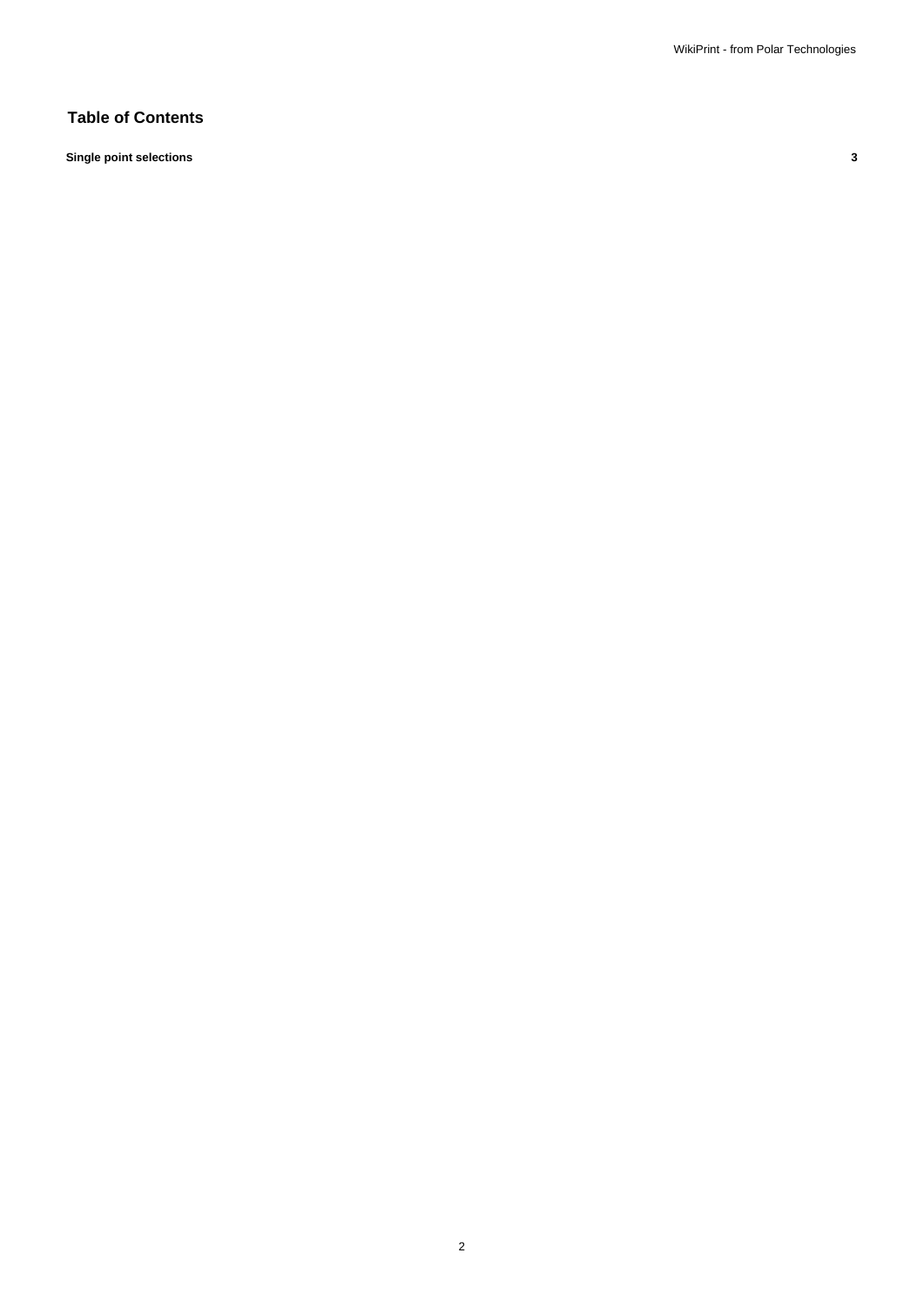#### **Single point selections**

First of all, the user needs to be [registered](https://meteo.unican.es/trac/wiki/udg/registration) in the ECOMS-UDG via the Thredds administration Panel (TAP) before using the package for accessing any dataset. Once registered, the user will have a valid username and password and can log-in using the loginECOMS\_UDG function:

```
library(ecomsUDG.Raccess)
loginECOMS_UDG("user","password")
```
#### Now we are ready for accessing the ECOMS-UDG.

The following call to loadECOMS will load a time series of summer 2001 (JJA, season = 6:8, years = 2001) daily (time = "DD") mean (aggr.d = "mean") surface (2m) temperature (var = "tas"), for the coordinate -3.7E 40.4N, (lonLim = -3.7, latLim = 40.4) corresponding to the city of Madrid (Spain), as forecasted the previous March (leadMonth = 2) by the CFSv2 hindcast (dataset = "CFSv2\_seasonal"). We will select the first 10 members (members =  $1:10$ ).

```
point.cfs <- loadECOMS(dataset = "CFSv2_seasonal",
                      var = "tas",
                      members = 1:10,
                      lonLim = -3.7,
                      latLim = 40.4,
                      season = 6:8,
                      years = 2001,
                      leadMonth = 2,
                      time = "DD",
                      aggr.d = "mean")
```
Note that a number of informative messages will appear on-screen:

```
[2015-05-15 11:46:49] Defining homogeneization parameters for variable "tas"
[2015-05-15 11:46:50] Defining geo-location parameters
[2015-05-15 11:46:50] Defining initialization time parameters
NOTE: Daily aggregation will be computed from 6-hourly data
[2015-05-15 11:46:54] Retrieving data subset ...
[2015-05-15 11:49:47] Done
```
The original variable is stored in the CFSv2 database as 6-hourly (see the [available variables](https://meteo.unican.es/trac/wiki/udg/ecoms/dataserver/listofvariables) and their time resolution). Hence, we indicate to the function to perform a daily average using the argument  $\tt time = "DD"$  via the mean function ( $\text{aggr.d} = "mean").$ 

This is the size of the loaded object:

print(object.size(point.cfs)) # 20128 bytes

The returned object contains all the necessary information for data representation (geo-location, time, other metadata...). In the next lines we plot the loaded time series for each member. The element Data contains the data itself. In this case, it is a 2D array with the dimensions member (10 members selected) and time (92 days for June, July and August), as indicated by the dimensions attribute.

str(point.cfs\$Data)

which returns information on the Data array structure:

```
num [1:10, 1:92] 13.3 16.3 17.1 12.9 10.4 ...
- attr(*, "dimensions") = chr [1:2] "member" "time"
```
Note that, by convention, the dimensions of the Data array will be always ordered in the canonical form member > time > lat > lon. Several vertical levels are never loaded at the same time, so the dimension level will never appear. This will be indicated in the Variables element of the returned output. In this case it is NULL, because the variable loaded is a surface variable. Other useful metadada are included in the Variables element:

str(point.cfs\$Variable)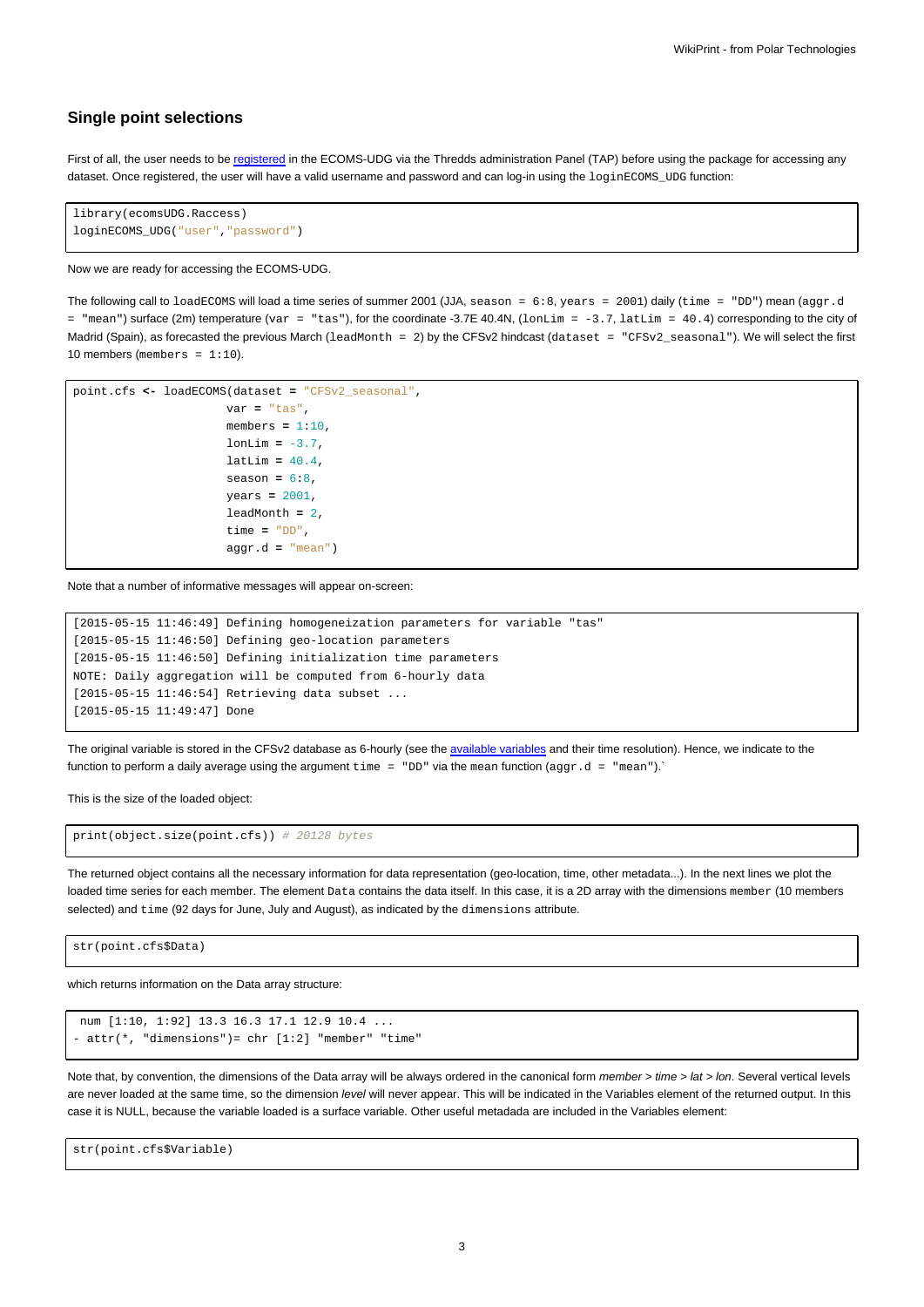returns the structure of the Variable element of the output:

List of 2 \$ varName: chr "tas" \$ level : NULL - attr(\*, "is\_standard")= logi TRUE - attr(\*, "units")= chr "degrees Celsius" - attr(\*, "longname")= chr "2-meter air temperature" - attr(\*, "daily\_agg\_cellfun")= chr "mean" - attr(\*, "monthly\_agg\_cellfun")= chr "none" - attr(\*, "verification\_time")= chr "DD"

In the following example we plot the time series with the multi-member mean and its dispersion (interquartilic range 25-75):

```
quartiles <- apply(point.cfs$Data, MARGIN = 2, FUN = quantile, probs = c(.25,.75))
ens.mean <- colMeans(point.cfs$Data)
dates <- as.POSIXlt(point.cfs$Dates$start, tz="GMT")
plot(dates, ens.mean, ylim = range(point.cfs$Data),
   type = 'n', ylab = point.cfs$Variable$varName, xlab = "time",
    main = attr(point.cfs$Variable, "longname"))
mtext(attr(point.cfs$Variable, "units"))
polygon(x = c(dates, rev(dates)),
      y = c(quartiles[1, ], rev(quartiles[2, ])),
      border = "transparent", col = rgb(0,0,1,.4))
lines(dates, ens.mean)
```